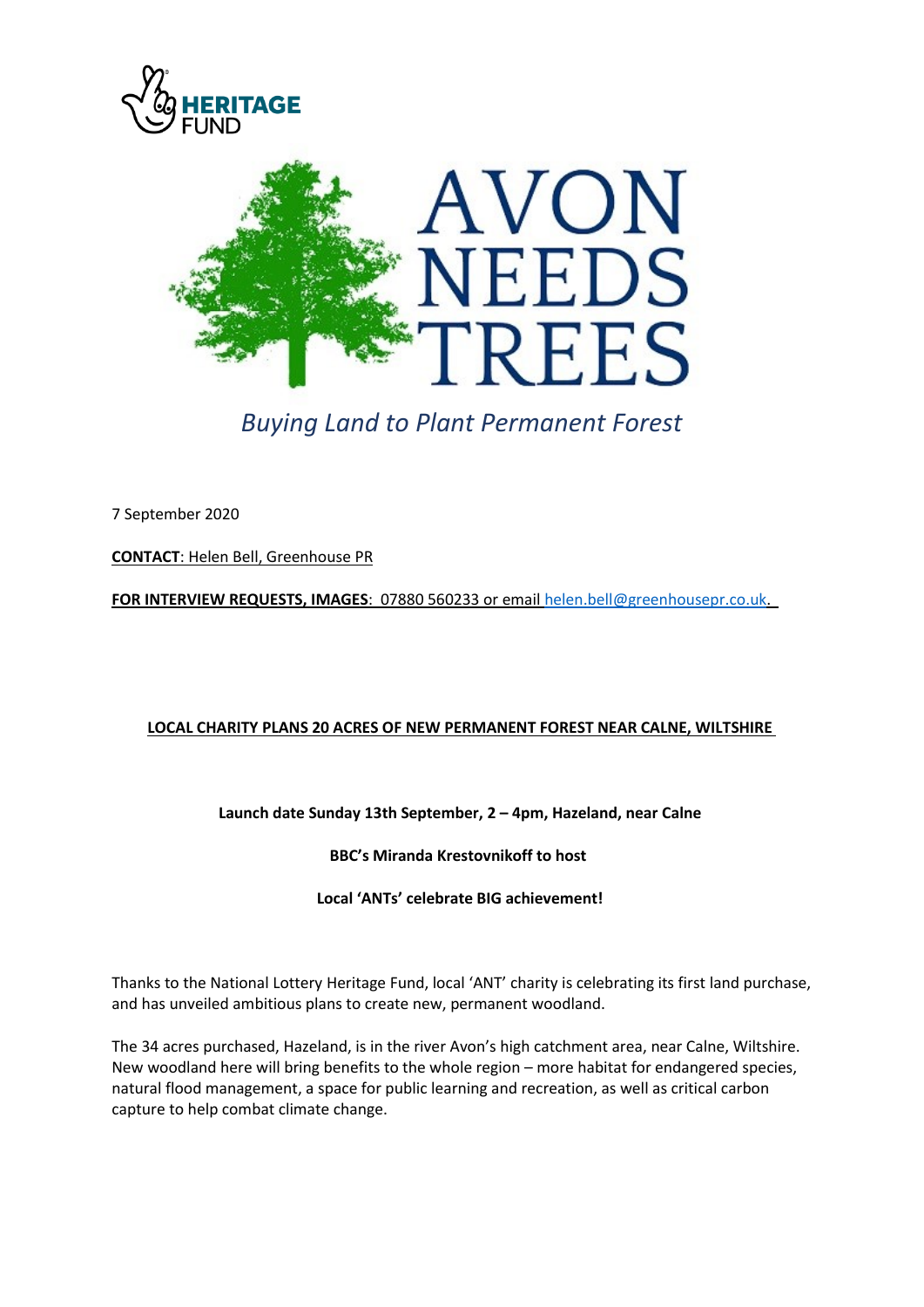Forest cleared post-1945 will be restored with a mix of planting and rewilding, and a further ten acres of existing ancient woodland will be managed to maximise biodiversity and tree health. Four acres of riverside meadow will be managed for pollinators and other declining UK species.

**"We know that critically endangered bat species use this river corridor for roosting and foraging,"** says Nikki Jones, Chair and founder of Avon Needs Trees. **"We'll be managing the site to give them maximum help, and using citizen scientists to help monitor the numbers. We'll be doing the same for the many woodland birds, butterflies, plants and fungi we've identified at Hazeland, that we know are in steep decline in the UK. All these species are part of our 'web of life': we need them – and we're enormously grateful to all our funders, particularly the National Lottery Heritage Fund, for giving ANT the opportunity to help protect them."** 

Avon Needs Trees is a Bristol-based charity, founded in 2019. It is on a 20-year mission to create permanent woodland in the catchment of the River Avon. Funding for this first purchase has come from the public, local companies such as Natracare and Bristol Energy Company, and a massive grant of £240,000 from the National Lottery Heritage Fund.

Nikki Jones, who founded Avon Needs Trees, said: **"The Avon catchment area has almost no woodland left. That puts us at tremendous risk of flooding, as well as adding to our carbon and wildlife loss. As individuals, we realise we are just 'ants' in the face of our climate change and biodiversity crises but together ants can do big things! We're thrilled to have taken ownership of our first piece of land, Hazeland, which is a really rich and varied mix of habitats, including ancient woodland and wildflower meadows.** 

**"Our long-term vision is to establish new, permanent woodland across the Avon catchment, one ant-sized bite at a time. We've chosen to buy the land, rather than plant on other people's, so that we can guarantee the trees will still be there in years to come, protected, permanently."**

Avon Needs Trees will be celebrating its purchase of Hazeland on Sunday  $13<sup>th</sup>$  September with key funders, volunteers and engagement partners. The BBC's natural history presenter and ANT ambassador Miranda Krestovnikoff will be hosting the event.

**"This project is a brilliant example of the tremendous power of community action,"** says Miranda Krestovnikoff. **"A small charity with big ambitions is harnessing the power of trees to mitigate the impacts of climate change, improve the landscape and creating a fantastic new nature reserve for everyone to enjoy."**

Avon Needs Trees will be welcoming the public to Hazeland in managed events, so that the public can take part in monitoring the biodiversity and learn about woodland management. Forest schools, volunteer work days, tree planting and a wide variety of learning events are being planned. There is strong support from local schools, GP surgeries, walking and 'green' groups who will be using Hazeland for a variety of activities.

**"At Springfields Academy, a specialist school for children with autism in Calne, we're thrilled to have the opportunity to use Hazeland for our 'outdoor learning', a key daily part of our activities,"** says Learning Mentor Ann Berrett. **"Our children come from a very wide area and, at the moment, we have to travel long distances to get to suitable woodland. Being able to use Hazeland is brilliant for us – less travel, more time in the open air, less money spent on fuel – and a lower carbon footprint, which is very important to us."**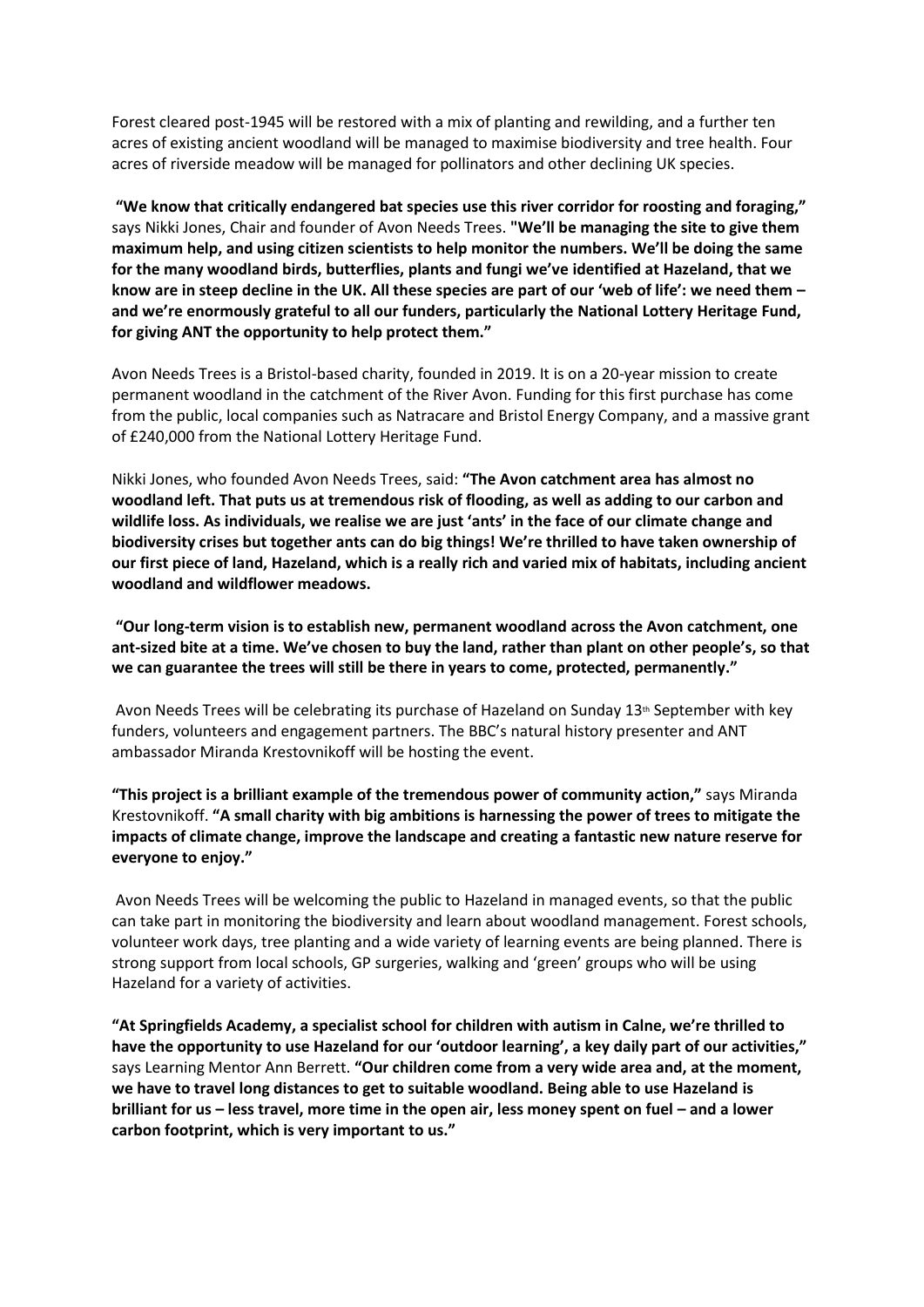Avon Needs Trees is already looking to its next purchase and has recently launched a crowdfunder to help buy 19 acres at Seend, near Melksham.

**"This is 19 acres where we can really add value,"** says Nikki Jones. **"It's ideal for tree planting, and already has great hedgerows and two pond areas that we will use to attract and monitor wildlife. We're particularly excited about being able to offer a substantial area for community orchard, and engaging the local community in the planting – as well as harvesting!"**

Avon Needs Trees is hoping to raise the £200,000 for Seend before spring 2021. Baseline ecological reports are currently being commissioned, but anecdotal evidence from the community already points to the recent loss of key species such as cuckoo. New, permanent woodland at Seend should provide a foot-hold for such species, while providing some of the carbon capture and natural flood management that the catchment area needs.

# NOTES TO EDITROS

## **Why was Avon Needs Trees set up?**

Avon Needs Trees was set up as a response to the many recent reports on our ecological crisis which is seeing native British species being lost at an alarming rate. One quarter of the UK's native mammals are now classified as being at imminent risk of extinction according to the first official Red List for British mammals, published by the [Mammal Society](https://www.mammal.org.uk/science-research/red-list/) in July.

Furthermore, a staggering 97% of wildflower rich meadows and grassland has been lost in the past 50 years. Although Wiltshire is carpeted by fields, these are mainly given over to agriculture and the region only has almost no canopy cover, compared to the 13% national average.

## **Top 5 priority species sighted at Hazeland:**

1. **Bats** – several priority species have been recorded at Hazeland, including the Greater and Lesser Horseshoe, Bechstein, Pipistrelle, Noctule and Barbastelle.

2. **Birds** – a wide variety of amber and red listed species have been sighted at Hazeland, including dunnocks, swallows, tawny owl, song thrush, house martin, stock dove and grey wagtails.

4. **Butterflies** – the wildflower meadows are teeming with butterflies and over 18 different species were recorded this summer, including the rare Silver-washed Fritillary and Small Heath.

5. **Otters** – using motion-sensor night cameras, Avon Needs Trees has confirmed the presence of another species with priority conservation status, otters

5. **Dormice** – these elusive and greatly endangered creatures have not yet been confirmed at Hazeland but ANT s providing dormice boxes and will be monitoring for these. The mix of canopy and scrub at Jazeland is ideal habitat for them.